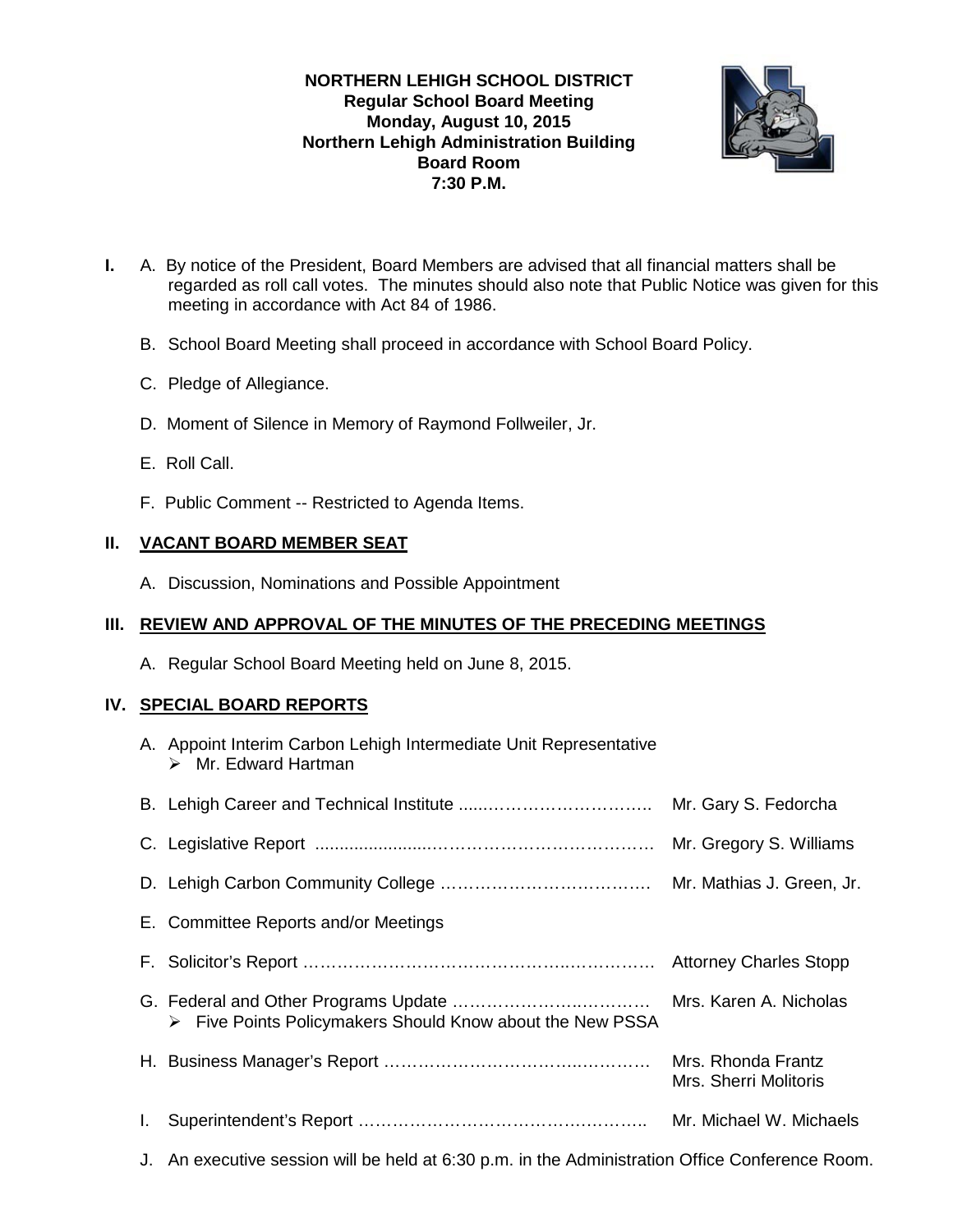## **V. PERSONNEL**

## A. Resignation/Retirement

- 1. Accept the resignation of Nicholas Bachman from his position as special education instructional aide at the Middle School.
- 2. Accept the resignation of Timothy Hauck from his position as Spanish Teacher at the Senior High School effective June 15, 2015.
- 3. Accept the resignation of Kim Keiser from her position as Assistant to the Food Service Director effective July 30, 2015.
- 4. Accept the resignation of Kate Pluchinsky from her position as Emotional Support Teacher at the Senior High School effective July 23, 2015.
- 5. With regret, accept the retirement resignation of Rick Eckhart from his position as Middle School Art Teacher effective June 16, 2015. Mr. Eckhart will begin his retirement from the Northern Lehigh School District after 34 years of service.

## B. Appointment

1. <u>Instructional</u>

|    | a. Sarah Hill*<br>Assignment:                                        | <b>Professional Employee</b><br>Senior High School Spanish Teacher replacing Tim<br>Hauck who resigned.                                       |
|----|----------------------------------------------------------------------|-----------------------------------------------------------------------------------------------------------------------------------------------|
|    | Salary:                                                              | \$55,250 (Step 4 Masters on the 2015-2016 CBA Salary<br>Schedule)                                                                             |
|    | Effective:<br>* Pending Verification of Missing Personnel File Items | August 24, 2015                                                                                                                               |
|    | b. Mary Frank<br>Assignment:                                         | <b>Temporary Professional Employee</b><br>Half Time Middle School Art Teacher replacing Rick<br>Eckhart who retired.                          |
|    | Salary:                                                              | \$23,100 (Step 1 Bachelors on the 2015-2016 CBA<br>Salary Schedule)                                                                           |
|    | Effective:                                                           | August 24, 2015                                                                                                                               |
|    | c. Jennifer Balliet<br>Assignment:                                   | <b>Temporary Vacancy Replacement</b><br>Peters Elementary School Music and Kindergarten<br>Specials replacing an employee on maternity leave. |
|    | Salary:                                                              | Substitute Teacher Rate Days 1-30; Day 31 and beyond<br>\$46,200. (Step 1 Bachelors on the 2015-2016 CBA<br>Salary Schedule)                  |
|    | Effective:                                                           | August 24, 2015                                                                                                                               |
|    | <b>Termination Date:</b>                                             | On or about November 20, 2015                                                                                                                 |
| d. | Michelle McCormick                                                   | <b>Temporary Vacancy Replacement</b>                                                                                                          |
|    | Assignment:                                                          | Peters Elementary School 2nd Grade Teacher<br>replacing an employee on maternity leave.                                                       |
|    | Salary:                                                              | Substitute Teacher Rate Days 1-30; Day 31 and beyond<br>\$46,200. (Step 1 Bachelors on the 2015-2016 CBA<br>Salary Schedule)                  |
|    | Effective:                                                           | August 24, 2015                                                                                                                               |
|    | <b>Termination Date:</b>                                             | On or about January 22, 2016                                                                                                                  |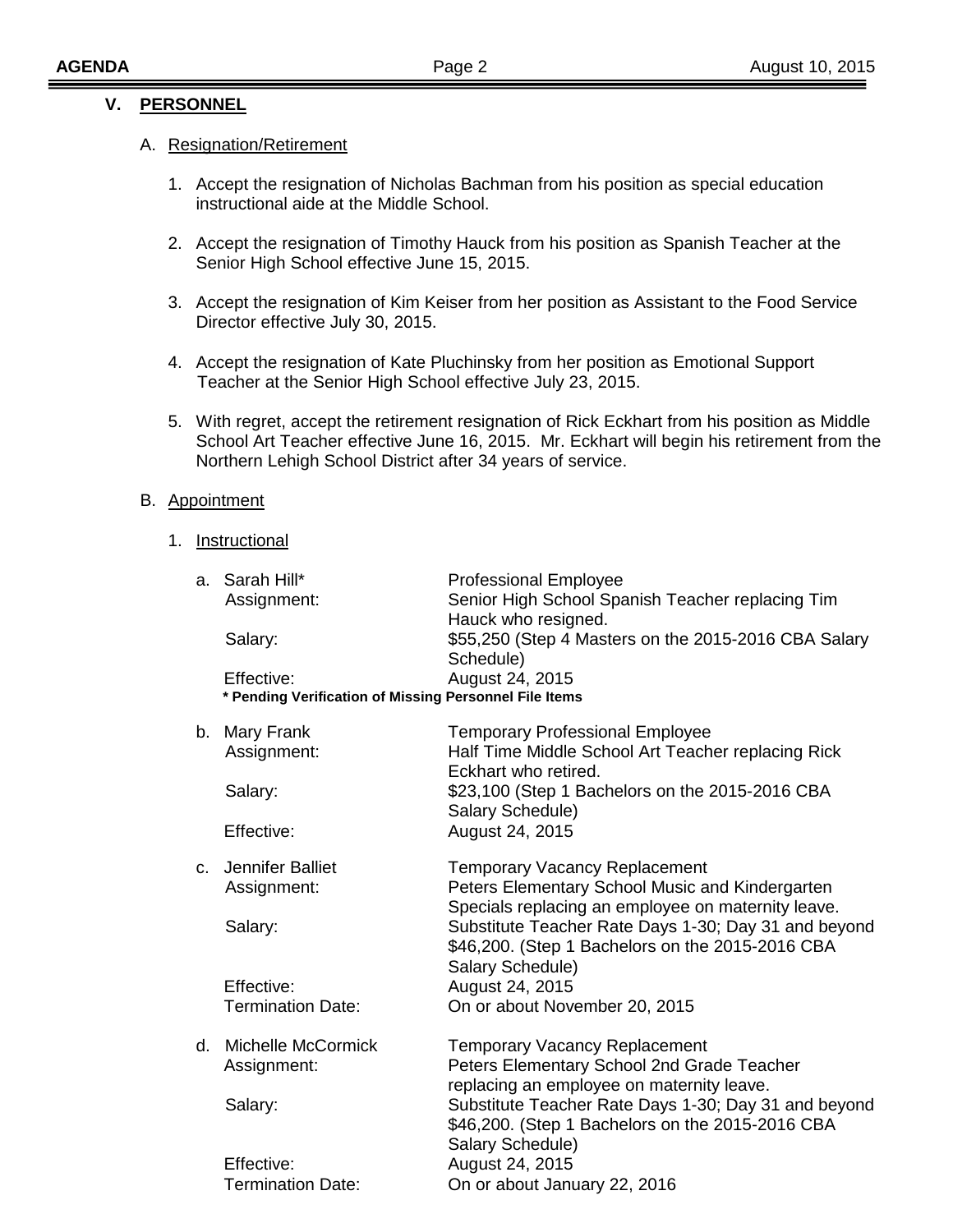## 2. <u>Non-Instructional</u>

| Jacqueline Schuck* |                                                                                                                                                                               |
|--------------------|-------------------------------------------------------------------------------------------------------------------------------------------------------------------------------|
| Assignment         | Middle School Cook's Helper replacing Ann Marie Belo<br>who was transferred to the High School                                                                                |
| Salary:            | \$9.00 Per Hour/2.5 Hours Per Day/5 Days Per Week<br>up to 180 Student Days per year plus additional cleaning<br>days as needed (2013-2017 Educational Support Personnel CBA) |
| Effective:         | August 24, 2015                                                                                                                                                               |
|                    | * Pending Verification of Missing Personnel File Items                                                                                                                        |
|                    | *60 Day probationary period ending October 26, 2015                                                                                                                           |

#### C. Administrative Transfer

## Non-Instructional – Change in Classification

Angela Henninger

From: Full Time Slatington Elementary School Cook's Helper replacing Jayne Hamm who retired. To: Full Time Slatington Elementary School Head Cook Salary: \$18.34/hour Effective: August 24, 2015

## D. Change of Status - Non-Instructional

| 1. Ann Marie Belo  |                                                       |
|--------------------|-------------------------------------------------------|
| From:              | 2.5 Hours per Day Middle School Cook's Helper         |
| To:                | 4 Hours per Day High School Cook's Helper             |
| Salary             | No Change in Salary                                   |
| Effective:         | August 24, 2015                                       |
| 2. Kimberly Ruland |                                                       |
| From:              | 4 Hours per Day High School Cook's Helper             |
| To∶                | 5.5 Hours per Day Slatington Elementary Cook's Helper |
| Salary             | No Change in Salary                                   |
| Effective:         | August 24, 2015                                       |
|                    |                                                       |

#### E. <u>Family Medical Leave</u>

Approve the request of employee #6754 to take a four week Family Medical Leave beginning on or about September 14, 2015. Employee is requesting to use accumulated sick days. Employee tentatively plans to return to his position on or about October 12, 2015.

## F. Rescind Co-Curricular Appointment 2015-2016

Rescind the appointment of Kate Pluchinsky in the amount of \$1,597 from her position as Cheerleading Advisor – Shared Stipend for the 2015-2016 school year which was originally approved at the June 8, 2015 school board meeting.

G. Motion to renew the appointment of the following Co-Curricular positions for the 2015-2016 school year.

| Susan Bachman              | <b>Elementary Scholastic Scrimmage</b> | \$458.00   |
|----------------------------|----------------------------------------|------------|
| <b>Christopher Barnes</b>  | MS Newspaper Advisor                   | \$479.00   |
| <b>Christopher Bennett</b> | Assistant Baseball Coach (JV)          | \$3,050.00 |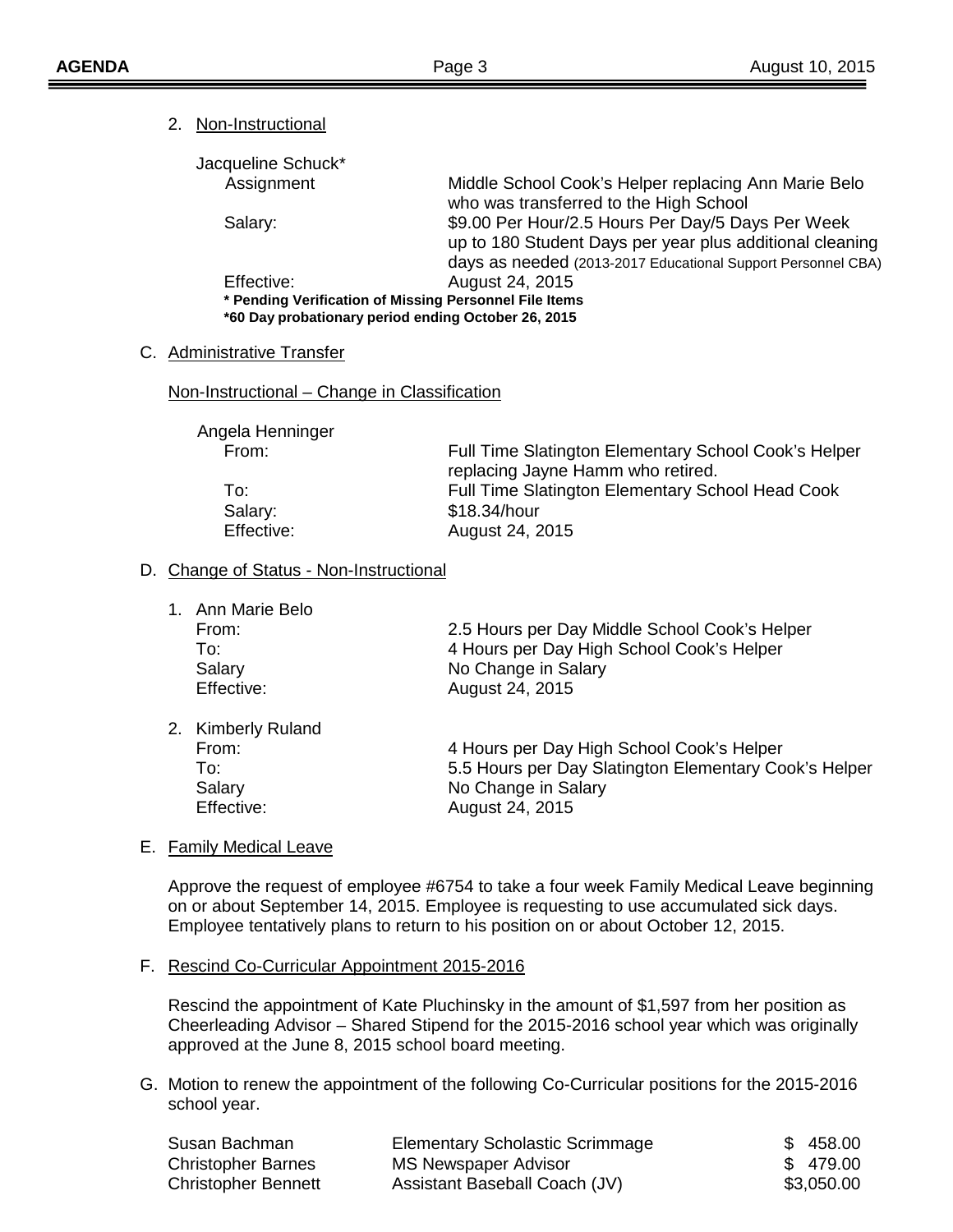| <b>AGENDA</b> |  |
|---------------|--|
|---------------|--|

| Jonathan DeFrain                                      | Senior High Student Council Advisor         | \$2,173.00   |
|-------------------------------------------------------|---------------------------------------------|--------------|
| <b>Ashlie Eckert</b>                                  | <b>Assistant Track Coach</b>                | \$3,050.00   |
| <b>Ashlie Eckert</b>                                  | <b>SADD Advisor</b>                         | \$581.00     |
| <b>Scott Gerould</b>                                  | <b>Assistant Track Coach</b>                | \$3,050.00   |
| Manny Guedes*                                         | MS Spring Intramurals - Weightlifting       | 846.00<br>\$ |
| <b>Robert Hicks</b>                                   | Sr. High Fall Intramurals - Softball        | 846.00<br>\$ |
| <b>Robert Hicks</b>                                   | <b>Head Softball Coach</b>                  | \$4,818.00   |
| Stephen Hluschak                                      | <b>Assistant Baseball Coach</b>             | \$3,050.00   |
| Michelle Hock                                         | Newspaper Advisor - HS                      | \$1,903.00   |
| Mark Hoffman                                          | <b>Assistant Softball Coach</b>             | \$3,050.00   |
| Andrew Kern                                           | Middle School Web Page Advisor              | 423.00<br>\$ |
| Gregory King                                          | <b>Head Baseball Coach</b>                  | \$4,818.00   |
| Michael Lehtonen                                      | Sr. High Winter Intramurals - Winter Track  | \$846.00     |
| Michael Lehtonen                                      | <b>Head Track Coach</b>                     | \$4,818.00   |
| Michael Lehtonen                                      | Scholastic Scrimmage Advisor - HS           | \$846.00     |
| <b>Christine Leslie</b>                               | Debate Advisor                              | \$1,449.00   |
| Derek Long                                            | <b>Assistant Track Coach</b>                | \$3,050.00   |
| Jeffrey Miller                                        | Sr. High Spring Intramurals - Basketball    | \$ 846.00    |
| David Oertner                                         | <b>Assistant Track Coach</b>                | \$3,050.00   |
| Jason Reinhard                                        | Middle School Coed Soccer Coach             | \$2,730.00   |
| MaryAnne S.-Mattiola                                  | <b>Yearbook Advisor</b>                     | \$2,520.00   |
| <b>Anthony Thomas</b>                                 | Sr. High Fall Intramurals - Basketball      | 846.00<br>\$ |
| Joseph Tout                                           | Sr. High Spring Intramurals - Weightlifting | \$<br>846.00 |
| Joseph Tout                                           | Sr. High Winter Intramurals - Weightlifting | 838.00<br>\$ |
| <b>Randal Utsch</b>                                   | Majorette/Band Advisor                      | \$2,173.00   |
| Andrea Wasilkowski*                                   | Assistant Field Hockey Coach                | \$2,902.00   |
| *Pending Verification of Missing Personnel File Items |                                             |              |

#### H. Co-Curricular Volunteers 2015-2016

James Corle **Band Advisor** Kim Corle **Band Advisor** Rebecca Hamm Band Advisor<br>
Matt Newhard Band Advisor Matt Newhard<br>
Christina Oertner<br>
Band Advisor Christina Oertner Jason Steigerwalt **Band Advisor**<br>
Melissa Levendusky **Band Assistant Soft** 

Assistant Softball Coach **Brian Schell Assistant Softball Coach** Joseph Seremula<br>
Erwin Prutzman Assistant Baseball Coach **Assistant Baseball Coach** 

I. Unpaid Volunteers

Patricia Bollinger **Andrea Fella** Karen Haberern

J. Assistant Athletic Director

Approve the appointment of Joseph Tout as Assistant Athletic Director for the 2015-2016 school year at a stipend of \$3,500.00. He will assist the Athletic Director in all Athletic Director duties and responsibilities and will be responsible for athletic fundraising activities.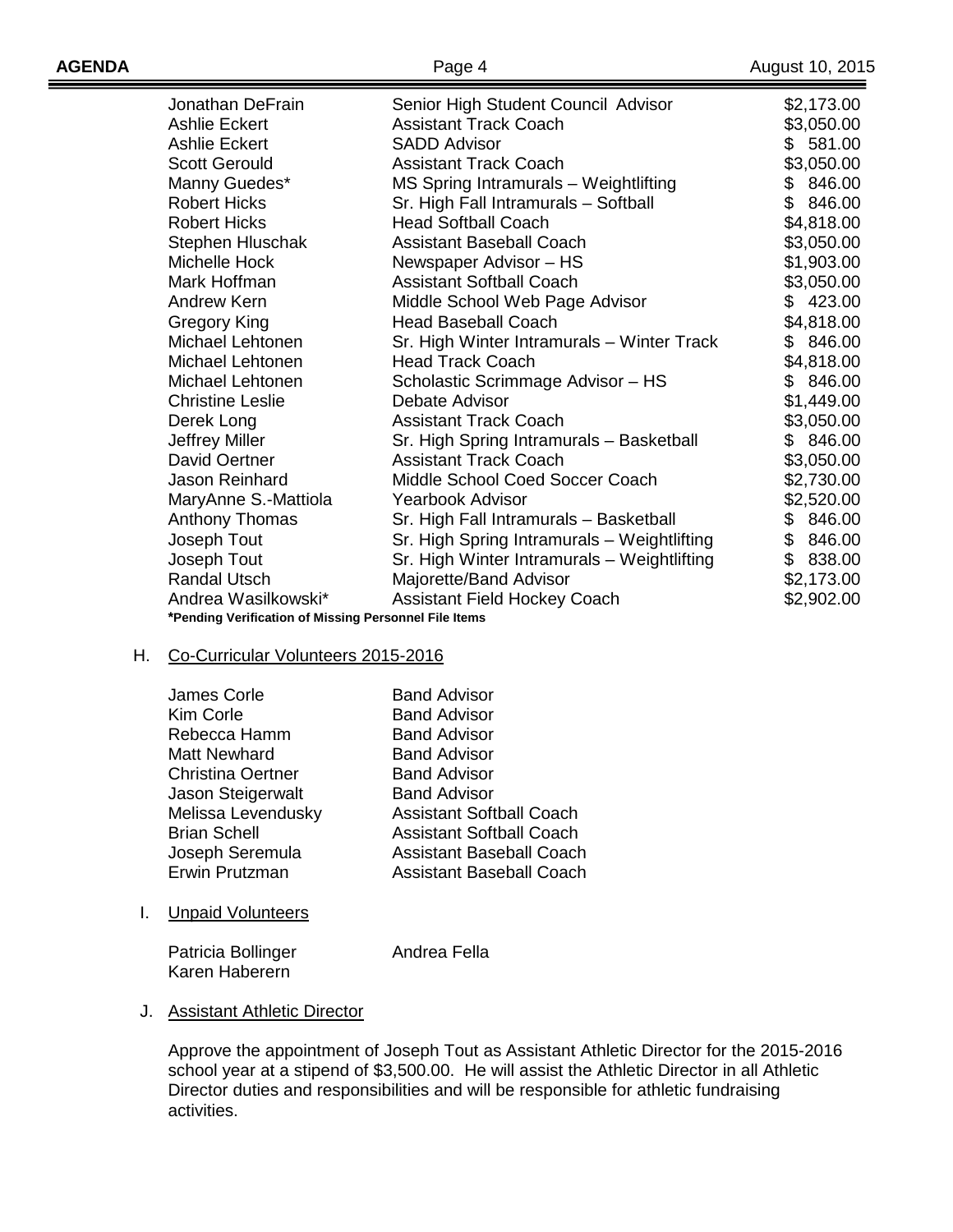# K. Game Workers 2015-2016

Motion to renew the appointment of the following list of people as Game Workers for the 2015-2016 school year. Game Workers consist of ticket sellers and takers, game announcers, scoreboard operators, timers, field judges, scorekeepers. Rate of pay is consistent with the rates approved on the 2015-2016 Supplementary Personnel Salary Schedule.

Kyle Baumann **Terry Bowman**<br>
Chris Bennett **Terry Bowman** Chris Bennett Jennifer Butz **Frank Carazo** Elizabeth Case **Allison Chruscial**  Eric DeAntonis Jonathan DeFrain Scott DeLong **Alden Farber** Jamie Farber Newster Kelly Follweiler Rhonda Frantz **International Students** Jessica Frew Marshelle George Scott Gerould Shawn Green Stephen Haas Barry Herman Stephen Hluschak Patricia Jones Richard Jones Andrew Kern Mark Lavine **Mike Lehtonen**<br>
Derek Long Mark Monda Lorson Derek Long Andrew Lynn Steve Martinez Larry Meixsell, Jr. **Michael Mengel Thomas Mertus Communist Communist Communist Communist Communist Communist Communist Communist Communist Communist Communist Communist Communist Communist Communist Communist Communist Communist Communist Communist Communi** Kathy Nowlin **David Oertner** Gina Orr **Kayla Perkowski** Erv Prutzman Michelle Raber Kathleen Reese Dennis Rehrig Nancy Rehrig Nicholas Sander David Schmall **Paula Seiler** Michael Strohl James Yadush Amy Zeiser

#### L. Senior High Administrative Detention Supervisor

Approve to appoint Patricia Ingles as the Administrative Detention Supervisor in the Senior High School. She will work Monday through Thursday from 2:30 p.m. to 4:00 p.m. throughout the 2015-2016 school year that warrants detention coverage. Salary will be \$20.00 per hour worked.

## M. Middle School Administrative Detention Supervisor

Approve to appoint Debra Knerr and Dawn Tulio as Administrative Detention Supervisors in the Middle School. Mrs. Knerr will cover the Monday detentions from 2:20 p.m. to 3:20 p.m. and Mrs. Tulio will cover the Wednesday detentions from 2:20 pm to 3:20 p.m. They will work throughout the 2015-2016 school year on Mondays and Wednesdays that warrant detention coverage. Salary will be \$20.00 per hour worked.

# N. Salary Adjustments

Acknowledge the following teacher who has completed the requirements per the Collective Bargaining Agreement that would entitle them to a salary increase for the 2015-2016school year.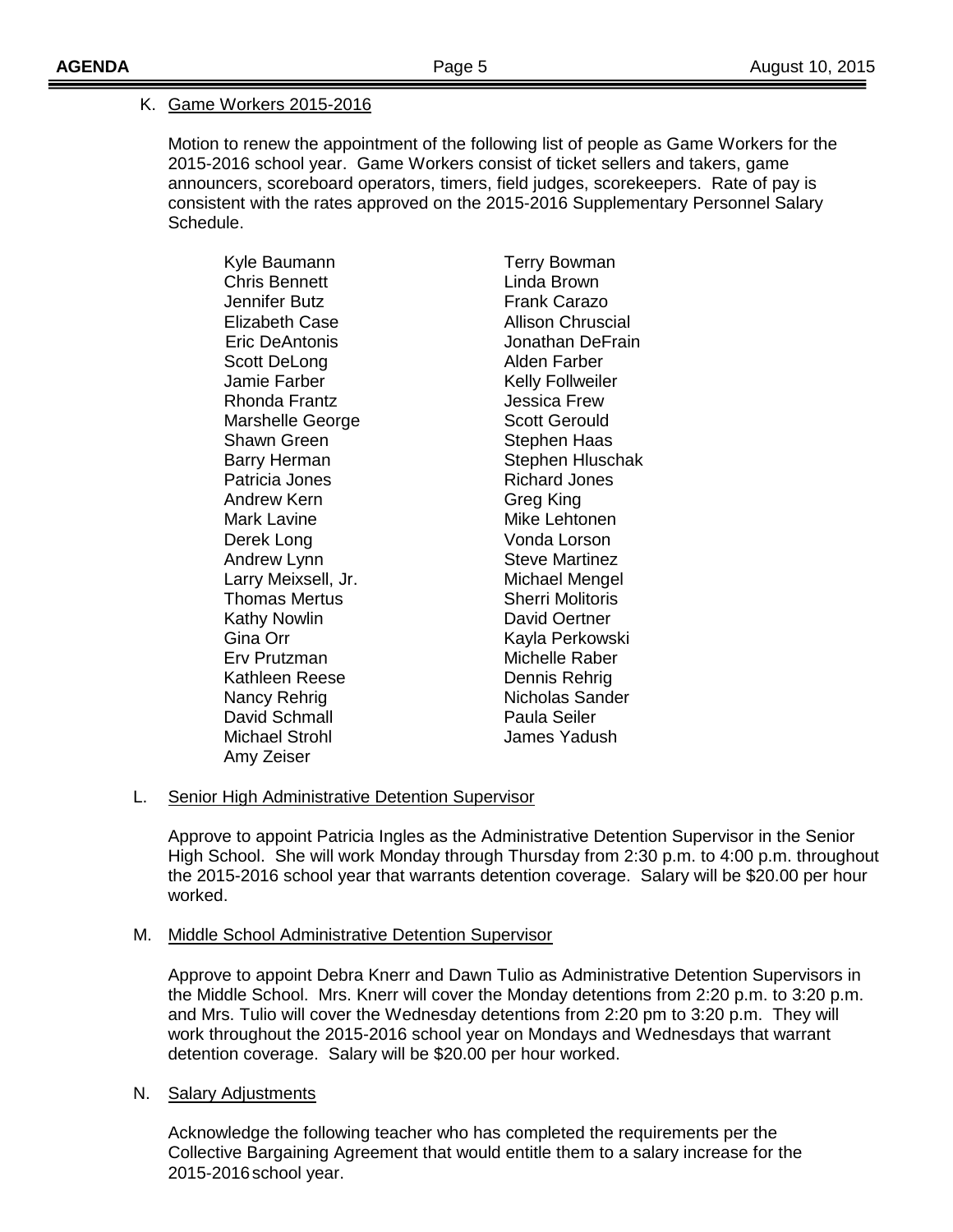- 1. Jessica Frew From: Step 9B+24 To: Step 9M
- 2. Gina Orr From: Step 6B To: Step 6M
- O. **Professional Contracts**

According to Article II – 1108, subsection (b) of the School Code: "a temporary professional employee, initially employed by a school district on or after June 30, 1996, whose work has been certified by the district superintendent to the secretary of the school district, during the last four (4) months of the third year of such service, as being satisfactory, shall thereafter be a professional employee" within the meaning of this article." Therefore, it is recommended to approve "professional employee" status as per the school code for the following teachers, who have satisfactorily completed three years of service to the Northern Lehigh School District:

Andrew Kern **Amber Kuntz** 

- P. <u>Substitute</u>
	- 1. Instructional

 Motion to renew the appointment of the following substitute teachers for the 2015-2016 school year at the 2015-2016 substitute teacher rates as approved on the Supplementary Personnel Salary Schedule:

Jennifer Balliet – Elementary Thomas Battista – Health & Physical Education Stephanie Boyer\* – Special Education PK-8; Elementary K-4 James Fisher – Social Studies Kacey Galasso - Elementary K-4 Sarah Gordon - Elementary Kerri Imschweiler - Elementary Dawn Kemery - Elementary Katherine Kern\* – Elementary Caitlin Makoul - Elementary & ESL Michelle McCormick – Elementary Patricia Passick – Art K-12 Gabriele Pergosky - Elementary Grades 4-6, Math & Science Grade 7-8 Candace Steffie – Elementary Megan Wagner – Elementary PK-4 Jane Wessner – Elementary Frances Williams - Social Studies, Special Education K-12 Stephanie Yelles - Elementary **\*Pending Verification of Missing Personnel File Items**

- 2. Non-Instructional
	- a. Motion to renew the appointment of the following individuals as substitute secretaries/aides for the 2015-2016 school year at the 2015-2016 substitute rate as approved on the Supplementary Personnel Salary Schedule:

Ann Marie Belo Janice Herzog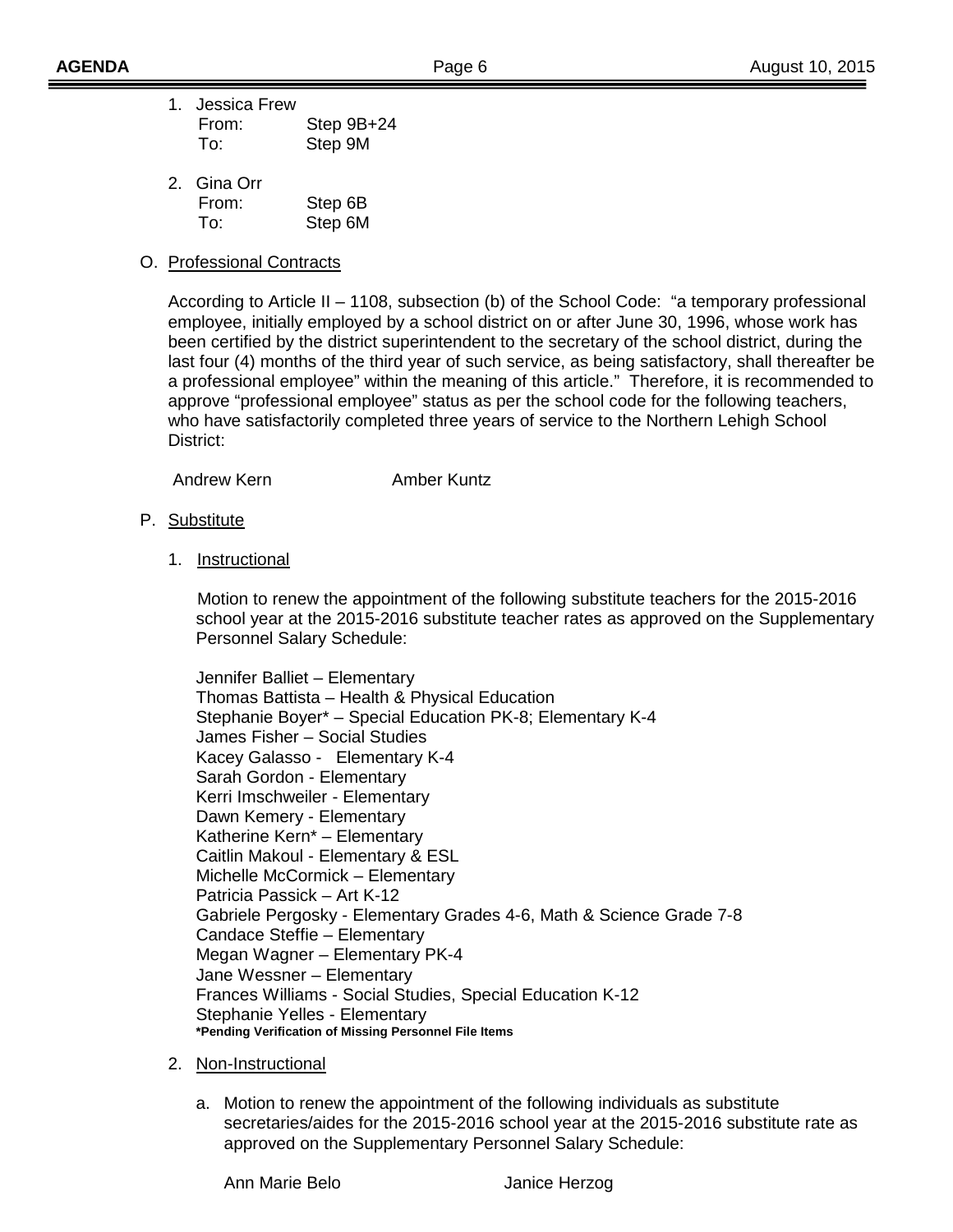Laura Olinger **Christine Sigley** Tina Williams\* Claudia Young\* **\*Pending Verification of Missing Documents**

b. Motion to renew the appointment of the following individuals as substitute cafeteria workers for the 2015-2016 school year at the 2015-2016 substitute rate as approved on the Supplementary Personnel Salary Schedule:

| Connie Graaf                               | John Passaro            |
|--------------------------------------------|-------------------------|
| Betty Rowland                              | <b>Christine Sigley</b> |
| Barbara Tobisch                            | Claudia Young*          |
| *Pending Verification of Missing Documents |                         |

c. Motion to renew the appointment of the following individuals as substitute custodians for the 2015-2016 school year at the 2015-2016 substitute rate as approved on the Supplementary Personnel Salary Schedule:

Ann Marie Belo John Madura,Jr. John Passaro Jon Rinker **Eric Schaner** Matthew Waters Claudia Young\* **\*Pending Verification of Missing Documents**

# **VI. CONFERENCES**

## **VII. POLICY**

A. <u>Board Policy Second Reading</u>

Approve school board policy #819 – Operations – Suicide Awareness, Prevention & Response, as presented after second reading. **(Attachment #1)** 

- B. Student-Parent Handbook Changes
	- 1. Approve the changes to the Elementary School Student-Parent Handbook as presented. **(Attachment #2)**
	- 2. Approve the changes to the Middle School Student-Parent Handbook as presented. **(Attachment #3)**
	- 3. Approve the changes to the High School Student-Parent Handbook as presented. **(Attachment #4)**
- C. Approve to authorize proper officials to enter into an agreement for one Northwestern Area School District special education student to attend the Northern Lehigh School District in accordance with the promises and covenants contained in the agreement. This agreement is effective July 1, 2015 through June 30, 2016. **(Attachment #5)**
- D. Student Representatives to the Board

Approve Karlyna Kemery as Student Representative to the Board for the 2015-2016 school year. Karlyna Kemery has been appointed as the junior representative to the board and will serve from September 2015 through June 2016. Gavin Kemery will serve as the senior student representative to the board until June 2016.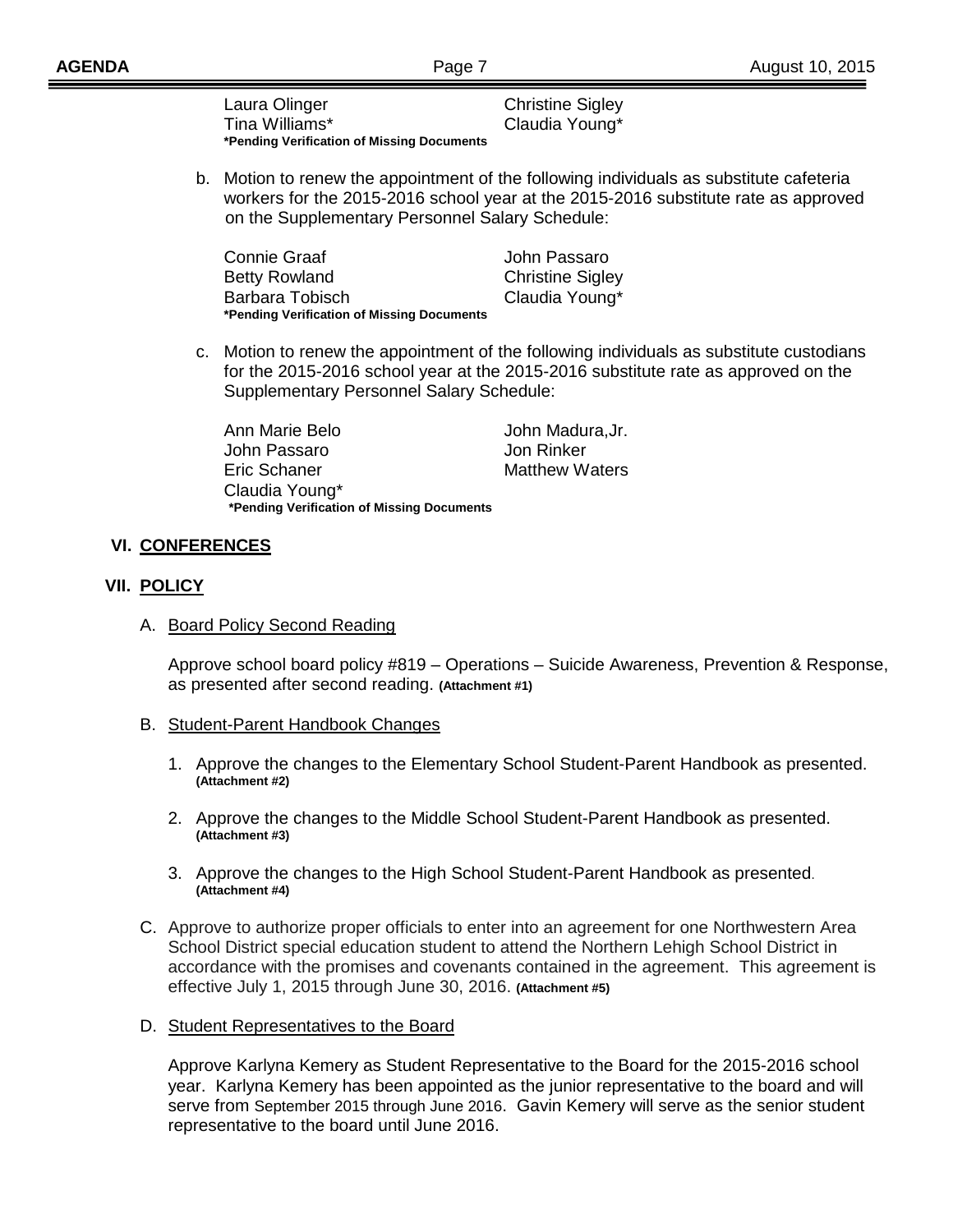## **VIII. CURRICULUM AND INSTRUCTION**

- A. Approve to authorize proper officials to enter into an agreement between the Northern Lehigh School District and Behavioral Health Associated Licensed Private Academic School for the purpose of furnishing regular education or special education programs for students for the 2015-2016 school year. **(Attachment #6)**
- B. Approve the final agreement with CLIU #21 for Title I Services for the 2014-2015 school year in the amount of \$2,941.05. **(Attachment #7)**
- C. Approve to authorize the Superintendent to execute an agreement between the Northern Lehigh School District and the Carbon Lehigh Intermediate Unit #21 in conjunction with Lehigh Valley PBS/WLVT Channel 39, to provide Discovery Streaming education services for the 2015-2016 school year. **(Attachment #8)**
- D. Approve to authorize proper officials to ratify a contractual agreement between the Northern Lehigh School District and the Carbon Lehigh Intermediate Unit #21 to continue the Student Driver Education Program at no cost to the district, effective July 1, 2015 through June 30, 2016. **(Attachment #9)**

### E. Induction Program

Approve the following teachers as helping teachers in the Northern Lehigh School District Induction Program for the 2015-2016 school year:

| <b>Helping Teacher</b> | Inductee      | Stipend  |
|------------------------|---------------|----------|
| Jon Prive              | Michelle Hock | \$750.00 |

## **IX. OLD BUSINESS**

## **X. NEW BUSINESS**

#### **XI. FINANCIAL**

- A. Approve the Following Financial Reports:
	- 1. General Fund month of June (Unaudited)
	- 2. NLMS Student Activities Account months of May and June (Unaudited)
	- 3. NLHS Student Activities and Scholarship Account months of May and June (Unaudited)
- B. Approve the Following List of Bills:
	- 1. General Fund month of June, July & August 2015
	- 2. Cafeteria Fund month of June & August 2015
	- 3. Refreshment Stand month of June 2015
- C. Approve the request of the senior high school to close the Class of 2015 account in accordance with the Student Activities Fund guidelines. The account balance is \$97.97 and the funds will be transferred to the Student Council account.
- D. Approve the change orders to the Elliott-Lewis contract for the cooling tower and boilers at Peters Elementary totaling \$18,660.00 to be paid from the Capital Projects Account. **(Attachment #10)**
- E. Approve abatement/exoneration requests of per capita taxes, for the residents that fall within the guidelines, as presented. **(Attachment #11)**